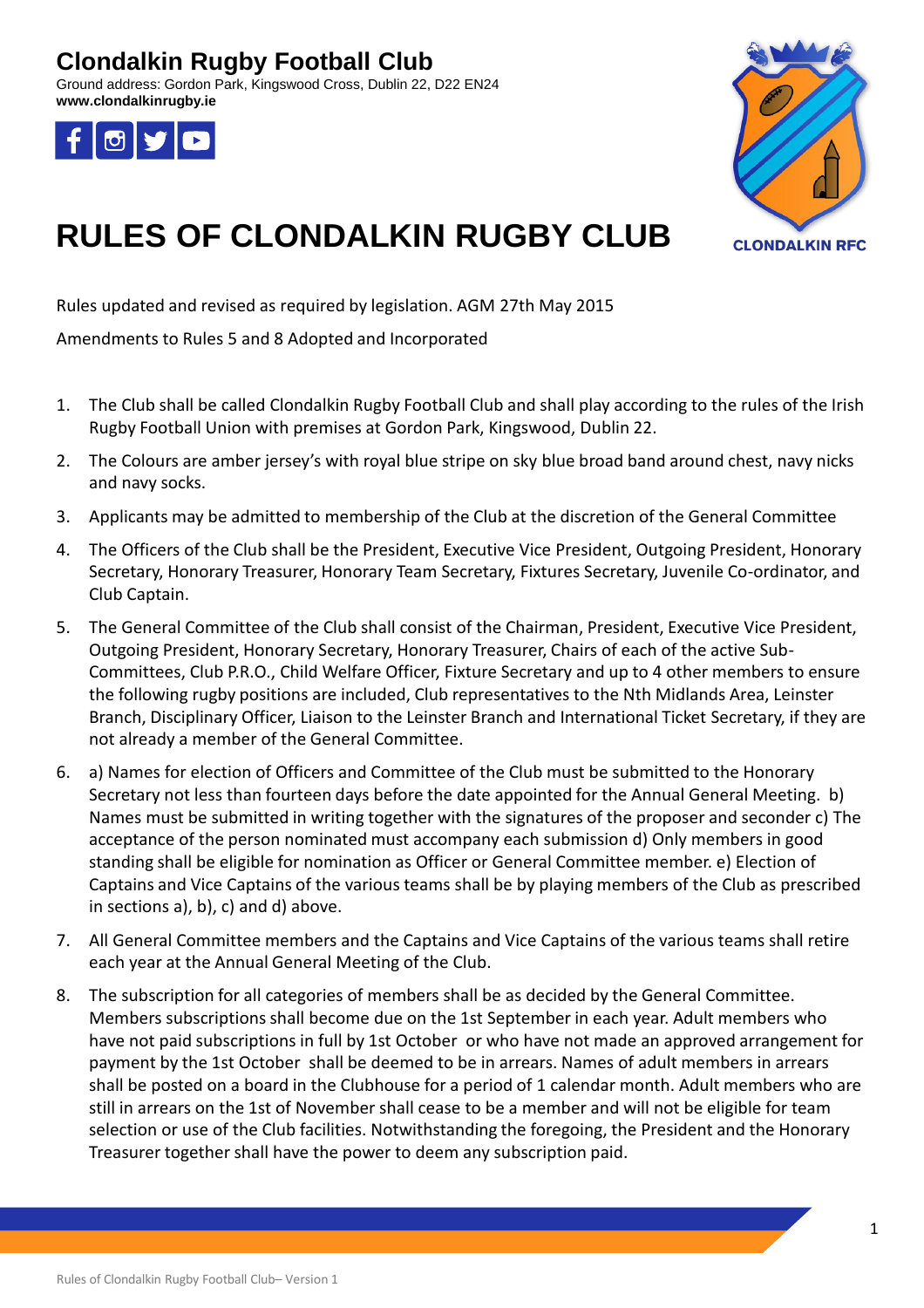Ground address: Gordon Park, Kingswood Cross, Dublin 22, D22 EN24 **www.clondalkinrugby.ie**



- 9. Payment of subscription shall entitle a member to the use and privilege of the Club in respect of the year for which the subscription is paid or for such other period as the General Committee shall decide.
- 10. The General Committee shall have the power to co-opt members to the General Committee and they shall have the power to form committees which will be answerable to the General Committee.
- 11. In the event of a member of the General Committee failing to attend regularly at meetings, the General Committee shall have the power to declare a vacancy
- 12. It shall be the duty of the General Committee to see that the proper accounts and books showing the financial affairs and receipts and disbursements of the club be kept in a proper manner. A Club Register showing the names of all members shall also be kept.
- 13. All members shall be bound by the rules of the club and the General Committee shall have the power to make and/or vary such bye-laws and regulations as they deem necessary for the proper management of the club.
- 14. Minutes shall be made in proper books of all resolutions and proceedings of the club in all meetings held under the auspices of the club and every record of proceedings shall be signed by the Chairman who shall preside at the meetings at which such minutes are read.
- 15. The General Committee shall have the power to suspend temporarily or permanently membership of the club of any member. Members so suspended shall have the right to appeal at a Special General Meeting of the club to be convened in accordance with Rule 18 hereafter.
- 16. The Annual General Meeting shall be held in the months of April or May of each year at which there shall be elected the Officers and other members of the General Committee. Reports of the Honorary Secretary and Honorary Treasurer shall be submitted at this meeting and any other business relevant to the Annual General Meeting may be transacted. Twenty eight days previous notice in writing of the General Meeting and the agenda for such meeting shall be given to members. Any motion and/or nomination for consideration at such meeting must be received by the Honorary Secretary not less that fourteen days prior to this meeting. An amendment or amendments to any motion and/or nominations brought before the Annual General Meeting or any Special General Meeting shall be received by the Chairman of such meeting provided he is satisfied that such amendment/s is/are in order. At General Meetings or Special General Meetings the President for the time being shall be the Chairman or failing him the Executive Vice President or failing him such member as shall be elected by the members present and voting at the meeting. Any vote of a ''no confidence'' motion in the Chairman must be passed by a majority of two thirds of those members present.
- 17. The quorum for any General Meeting or Special General Meeting shall be twenty members. Voting at all such meetings must be personal and not by proxy.
- 18. A Special General Meeting may be convened by the General Committee by a requisition being received by the Honorary Secretary, signed by not less that fourteen members stating the object of the proposed meeting. Such meeting to be convened for a date not later than twenty eight days from receipt of requisition. Members shall receive not less than fourteen days notice of any Special General Meeting.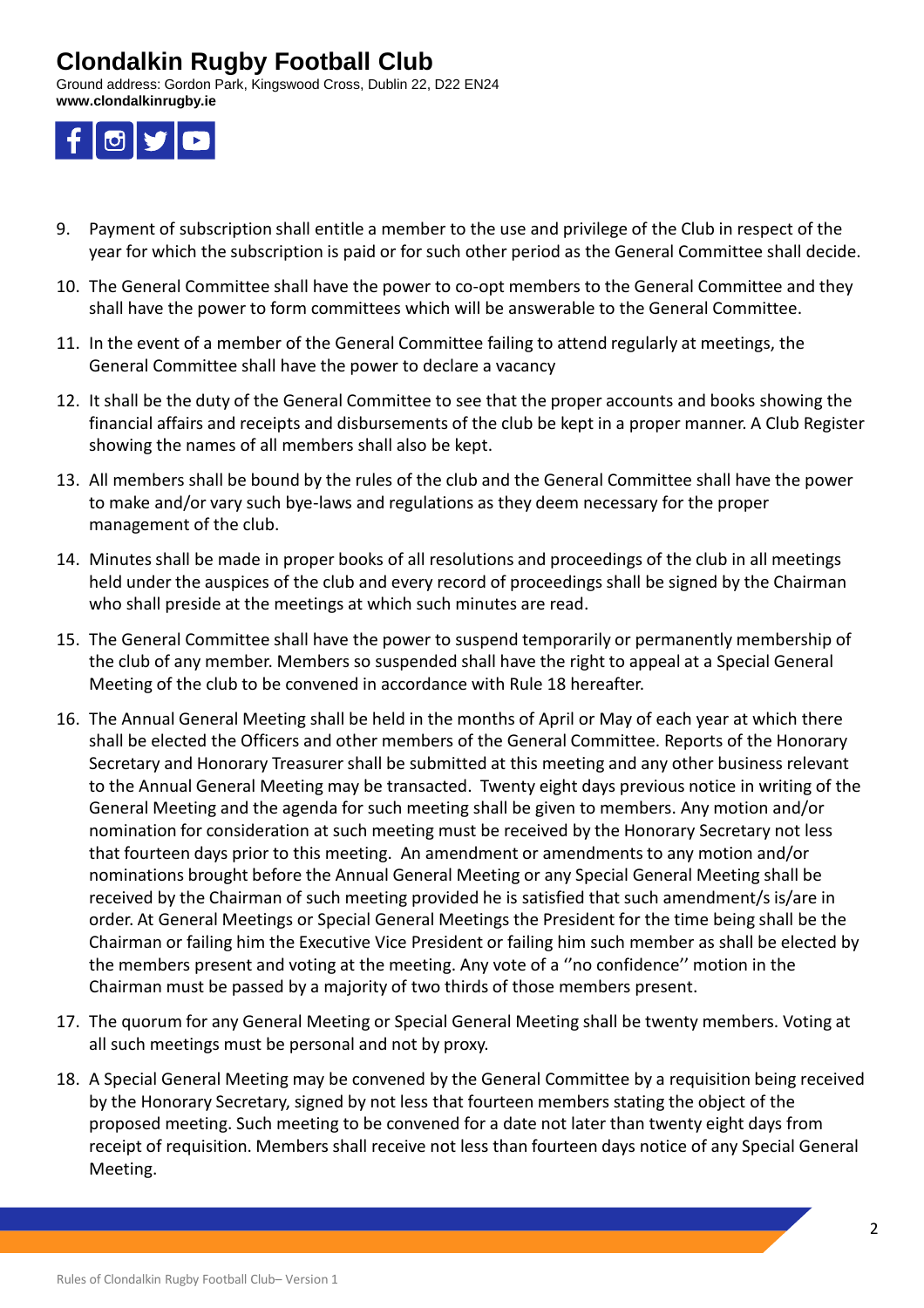Ground address: Gordon Park, Kingswood Cross, Dublin 22, D22 EN24 **www.clondalkinrugby.ie**



- 19. No rule of the Club shall be made nor any existing rule altered unless a two thirds majority of the members present and voting at the meeting is obtained.
- 20. The General Committee shall have the power to appoint Honorary Life Members for exceptional service rendered to the Club. The maximum number of such members shall be seven.
- 21. Members of visiting clubs playing at the Club grounds shall for that day of the match be honorary members of the Club.
- 22. a) That the business or affairs of the Club are the responsibility of the management of the committee or governing body elected for not less than a year by the general body of members and no management group or person employed in the Club, shall have any personal interest in the sale of the Club for liquors or in the profits arising from such sales; b) That the committee or governing body shall hold periodical meetings as agreed; c) That the names and addresses of persons who are ordinary members of the Club shall be displayed on a prominent and visible board in the Club premises for a least a week before the Annual General Meeting
- 23. That— a. No function will be held in the Club premises unless i. It is for the benefit of the Club as a whole, ii. related to the Clubs objectives iii. organised by the Club , and b. Only the members of the Club and their guests are present at it This does not apply to a function  $-$  i. where the whole proceeds, after deducting the expenses of the function, are devoted to community, charitable or benevolent purposes, or ii. which is organised by the club for a member (or a member of his or her family) and at which only the member and his or her guests are present c. That no excisable liquors shall be sold or supplies in the club premises to any person under the age of 18 years; d. Re: Section 14 of the Intoxicating Liquor Act 2003, people between the ages of 15 and 18 are allowed in the bar area until 9pm e. Re: Section 14 of the Intoxicating Liquor Act 2003, Children under the age of 15 are allowed in the bar area until 9pm only if accompanied by their parent or guardian. There are exceptions: i. If on the occasion of a private function where a substantial meal is being served. ii. The child resides on the premises. iii. Is passing through to get entry or leave the premises iv. Is an employee (must be over 16). Children under the age of 15 are not allowed at any time if it could reasonably be regarded as injurious to their health or safety. A NOTICE must be displayed in the Clubhouse that children are not allowed on the premises f. Re: Section 15 of the Intoxicating Liquor Act 2003, people between the ages of 18 and 21 must have on them an aged document i.e. passport, Garda ID, Driving Licence or EU card. The Club is liable to a fine of up to €1,500 for a first offence. g. Bar, referred to in this document is defined as the area used exclusively or mainly for the sale of intoxicating liquor. h. Re: Section 12 of the Intoxicating Liquor Act 2003, no entertainment i.e. music or dancing is permitted during the half hour drinking up time.
- 24. An exception shall apply to the supply on the Club premises of excisable liquor to any person or the consumption of excisable liquor on those premises by any person – a. On Christmas Day, between 12.00midday and 10pm, or b. On any other day for one hour after the expiration of any period in respect of the day during which it is lawful for the Club, by virtue of subsection (1) (b) Intoxicating Liquor Act, 2000, to supply any excisable liquor for consumption on the Club premises. If in the case the excisable liquor is  $-$  i) Ordered by or on behalf of that person at the same time as a substantial meal is so ordered, and ii) Consumed by that person during the meal or after the meal has ended.